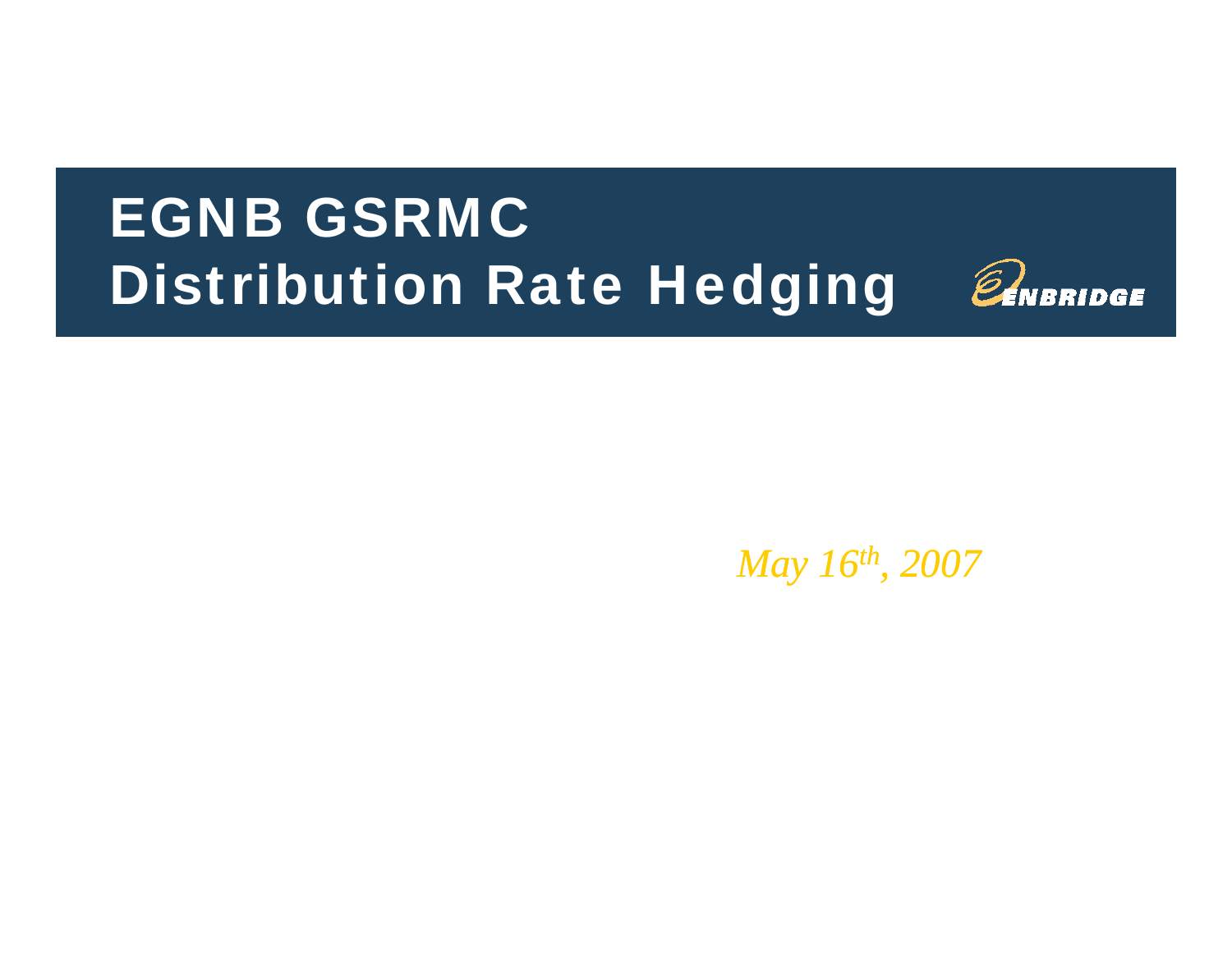## **EGNB Risk Management Objective Objective**



### **Risk Management Objective**

 $\bullet$ To maximize current period distribution revenue by reducing the probability of commodity pricing occurrences that require EGNB to discount their Distribution Rates in order to maintain competitiveness relative to competing fuels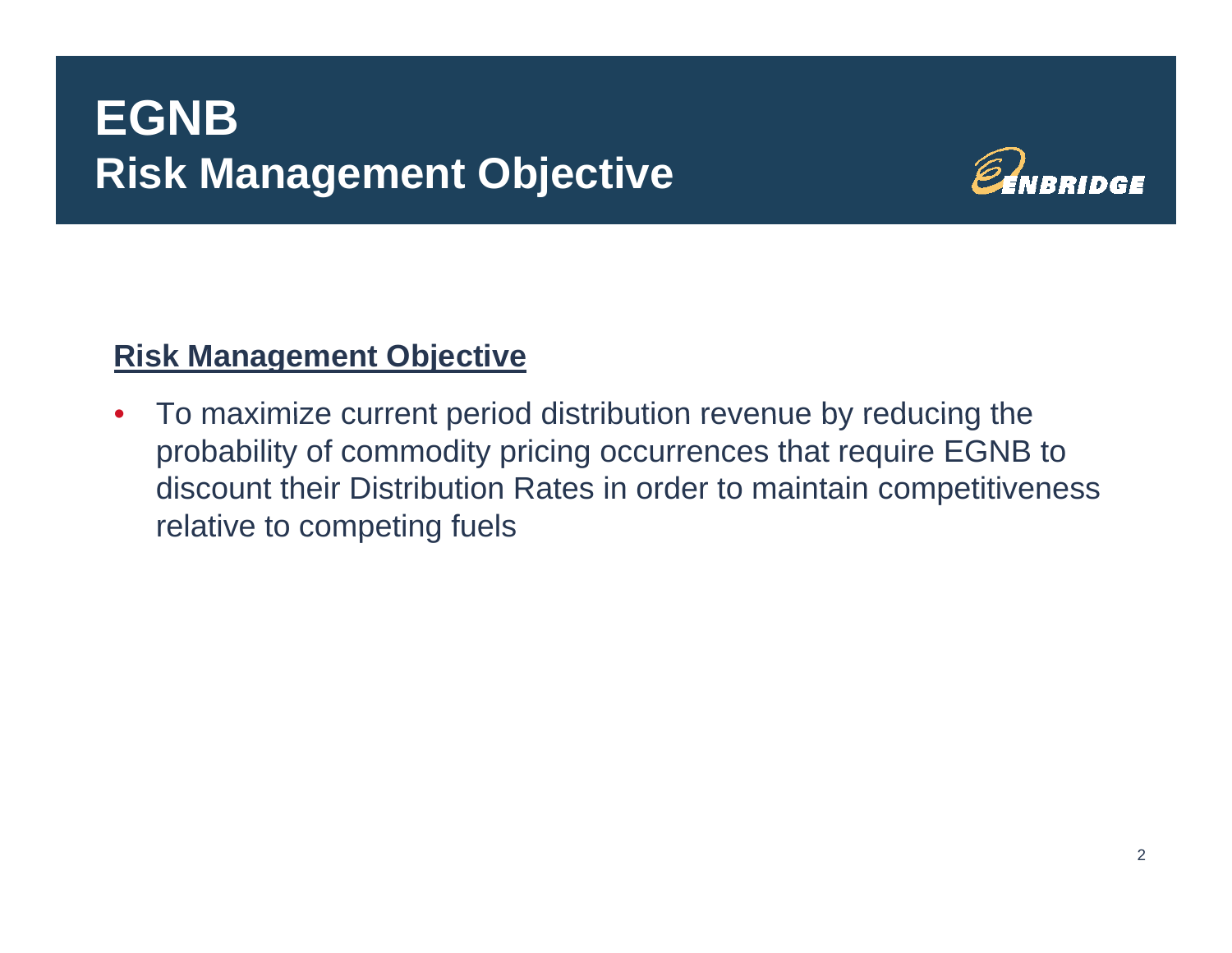## **EGNB Distribution Rate Background**



- • EGNB's Distribution Rates are its primary revenue generating mechanism and also the foundation for budget revenue levels
- • The Distribution Rates are calculated using a market-based approach, where the rates are derived from the the following three components:
	- Retail oil prices (Nymex WTI as a proxy), target savings level (%) and the EUG price
- • Distribution Rates do not provide a fixed return on a rate base, rather they strike a balance between generating revenue, and allowing customers to find the delivered price of gas attractive in comparison to competing fuels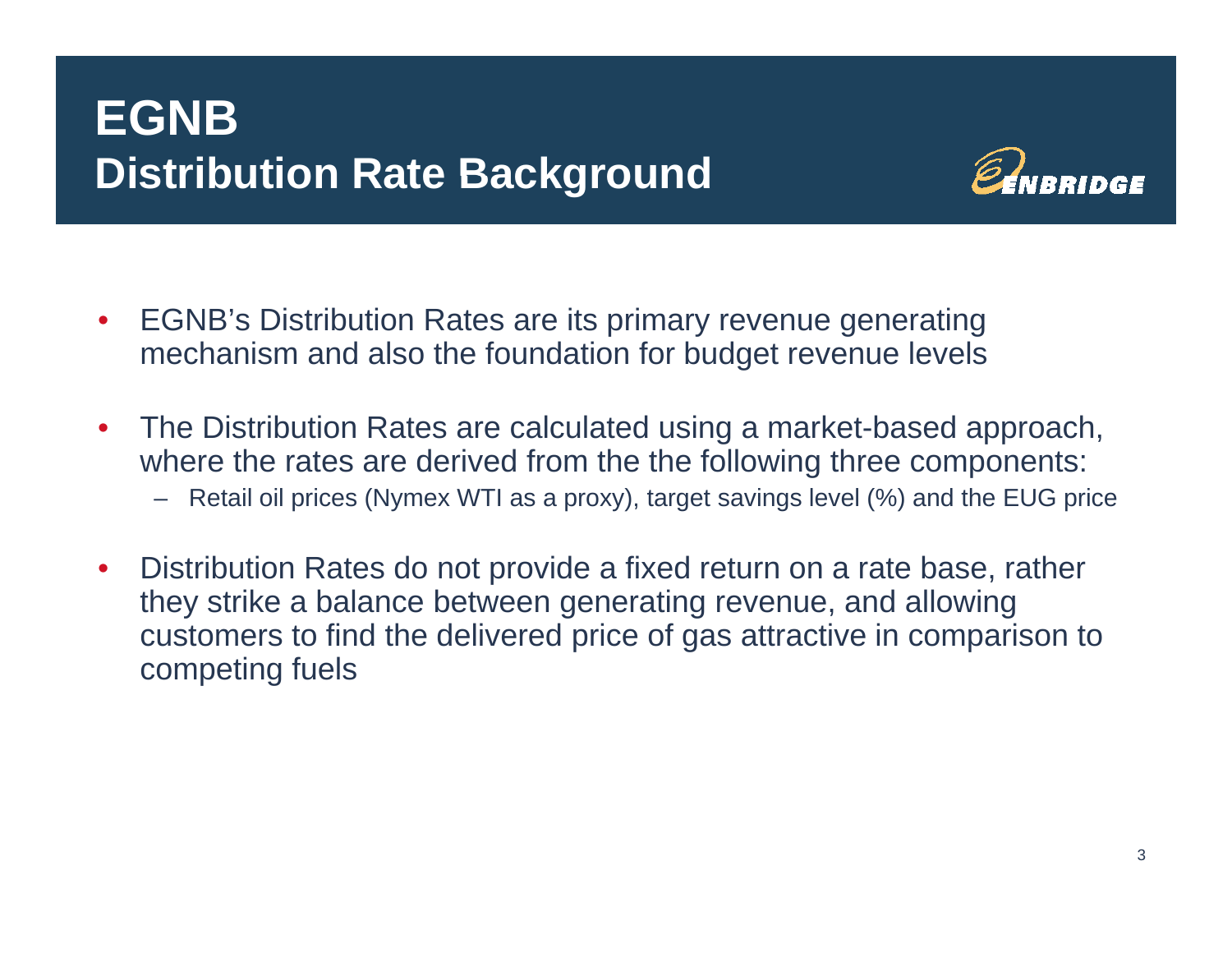## **EGNB Distribution Rate Risk Exposure Exposure**



### **Market Price Risk Exposure**

 $\bullet$  EGNB's Distribution Rates are at risk to the compression of the price spread between natural gas and crude oil prices ("price spread")

| <b>Rates</b>             | <b>Crude Oil Price</b> |       |      |  |  |  |
|--------------------------|------------------------|-------|------|--|--|--|
| <b>Natural Gas Price</b> |                        |       |      |  |  |  |
|                          | $-4$                   | $-11$ | $-2$ |  |  |  |
|                          | -3                     | -2    |      |  |  |  |
|                          | -2                     |       |      |  |  |  |
|                          |                        |       |      |  |  |  |
|                          |                        |       |      |  |  |  |

Relative Effect of Unhedged Gas & Crude Price Movements on EGNB's Distribtion

*Assuming (0,0) = Maximum Distribution Rates*

- The matrix above shows that at the time of the rate hearings, EGNB is exposed solely to downside risk, representing an asymmetrical risk profile
- $\bullet$  Therefore hedging both natural gas and crude oil will provide protection for the Distribution Rates against a significant narrowing of the price spread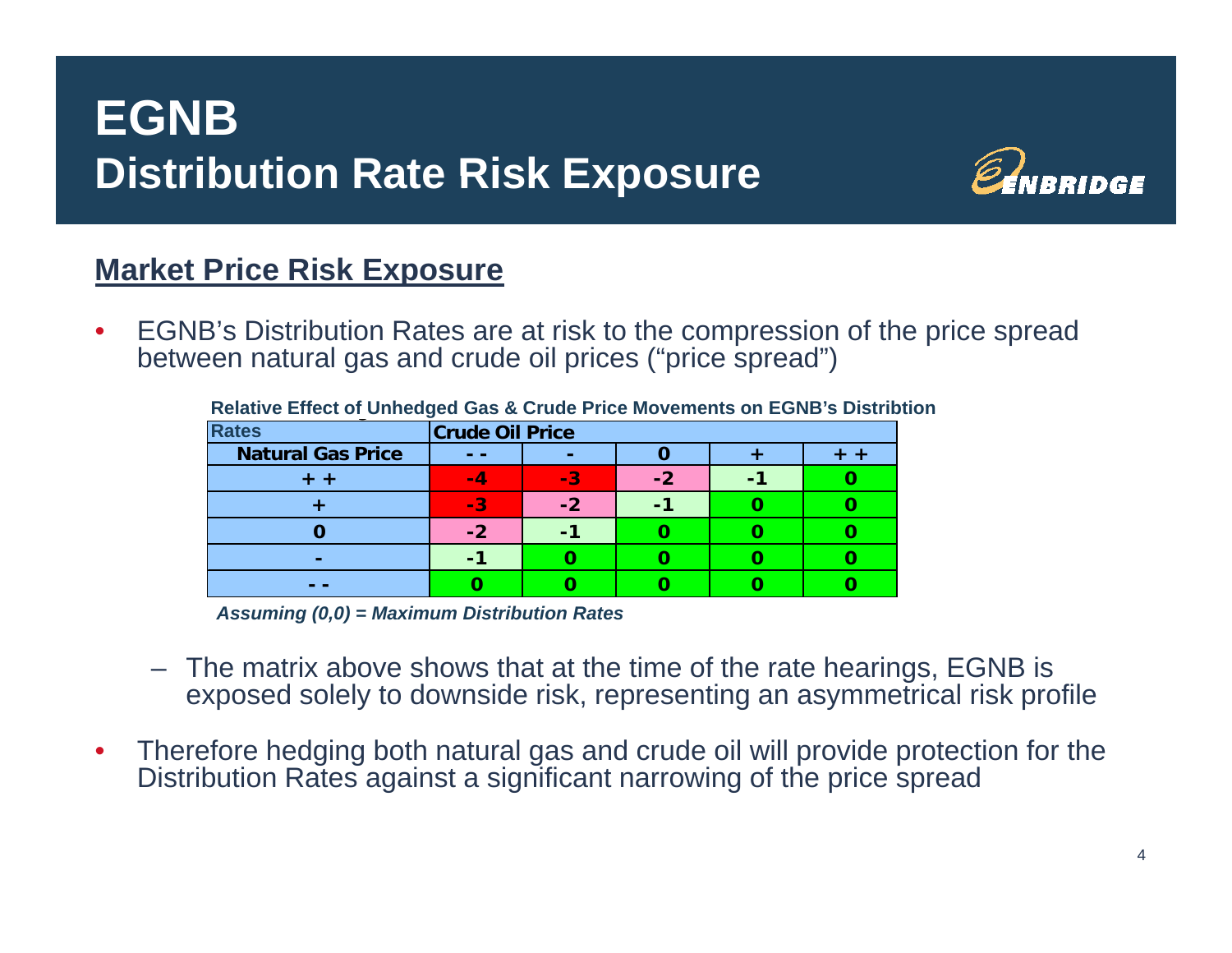## **EGNBProtecting Distribution Revenue**



### *Optimal Hedge Structure*

•The asymmetrical risk profile presented by the Distribution Rates is difficult to hedge

### *Optimal hedge structure should:*

- increase the likelihood of maximum Distribution Rates when the price spread narrows
- maintain maximum Distribution Rates when the price spread widens
- ∴**Opg p p timal Hedge Structure = Crude Put Option + Gas Call Option**

### *Pros of Optimal Hedge*

- • Options exhibit an asymmetrical payoff profile suitable for hedging the Distribution Rate risk exposure as opposed to plain vanilla swaps
- $\bullet$  The use of options ensures no hedge losses accrue to the EUG price when crude prices rise and/or gas prices fall (i.e. positive market moves for Distribution Rates)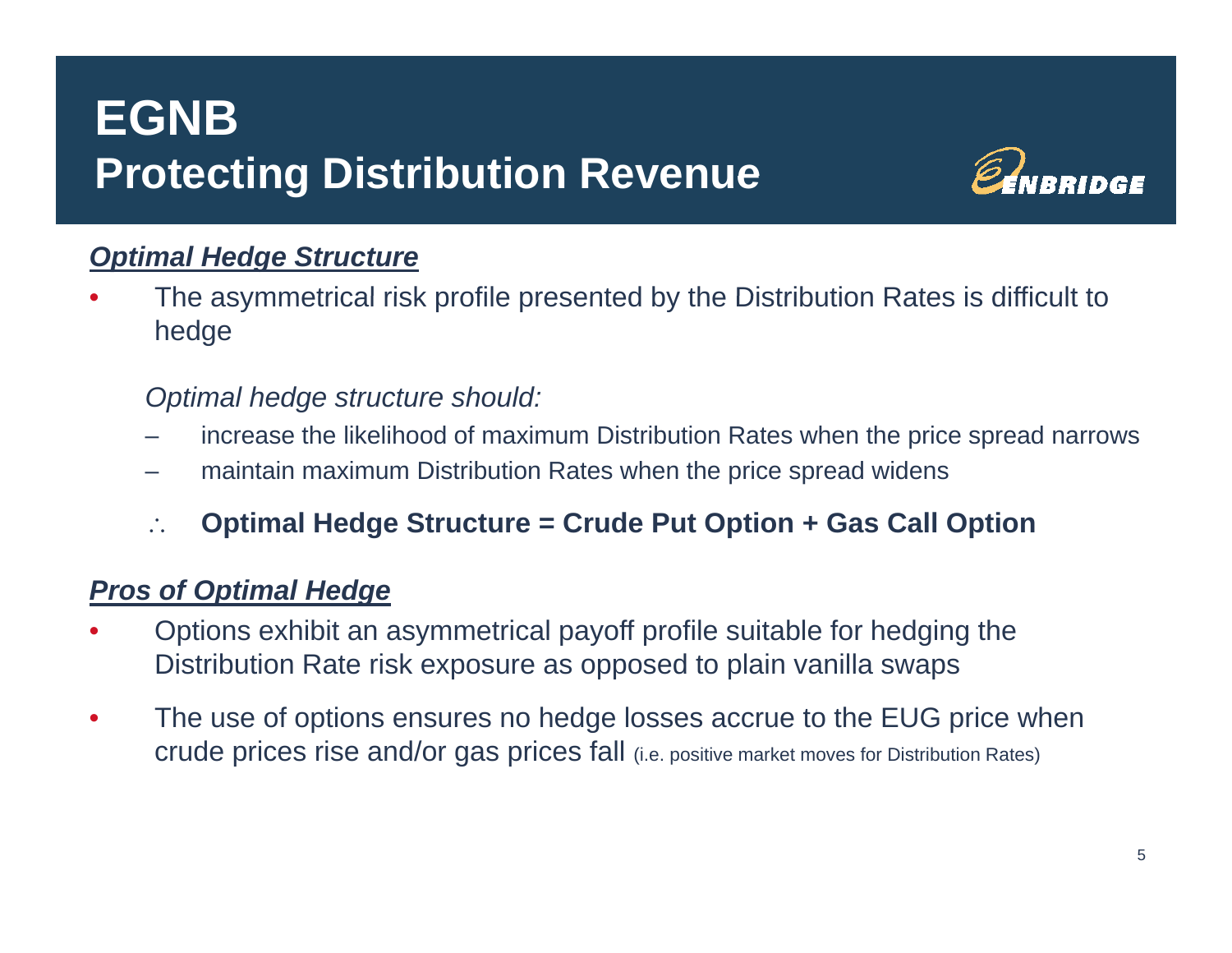## **EGNBProtecting Distribution Revenue**



### *Cons of Optimal Hedge*

- •Hedge premiums are costly and will impact the EUG price which may potentially reduce Distribution Rates
- •Large moves in the crude oil and natural gas price curves may be required to recoup premium costs
- $\bullet$  The cost of the hedge may end up being greater than any actual market move
	- Not the most efficient way to protect against small market moves
- $\bullet$  EGNB must assess whether the tradeoff between the hedge cost and distribution revenue protection is appropriate
	- – The following analysis compares the historical distribution revenue calculated under various scenarios to budget distribution revenue in order to assess the benefits of the optimal hedge structure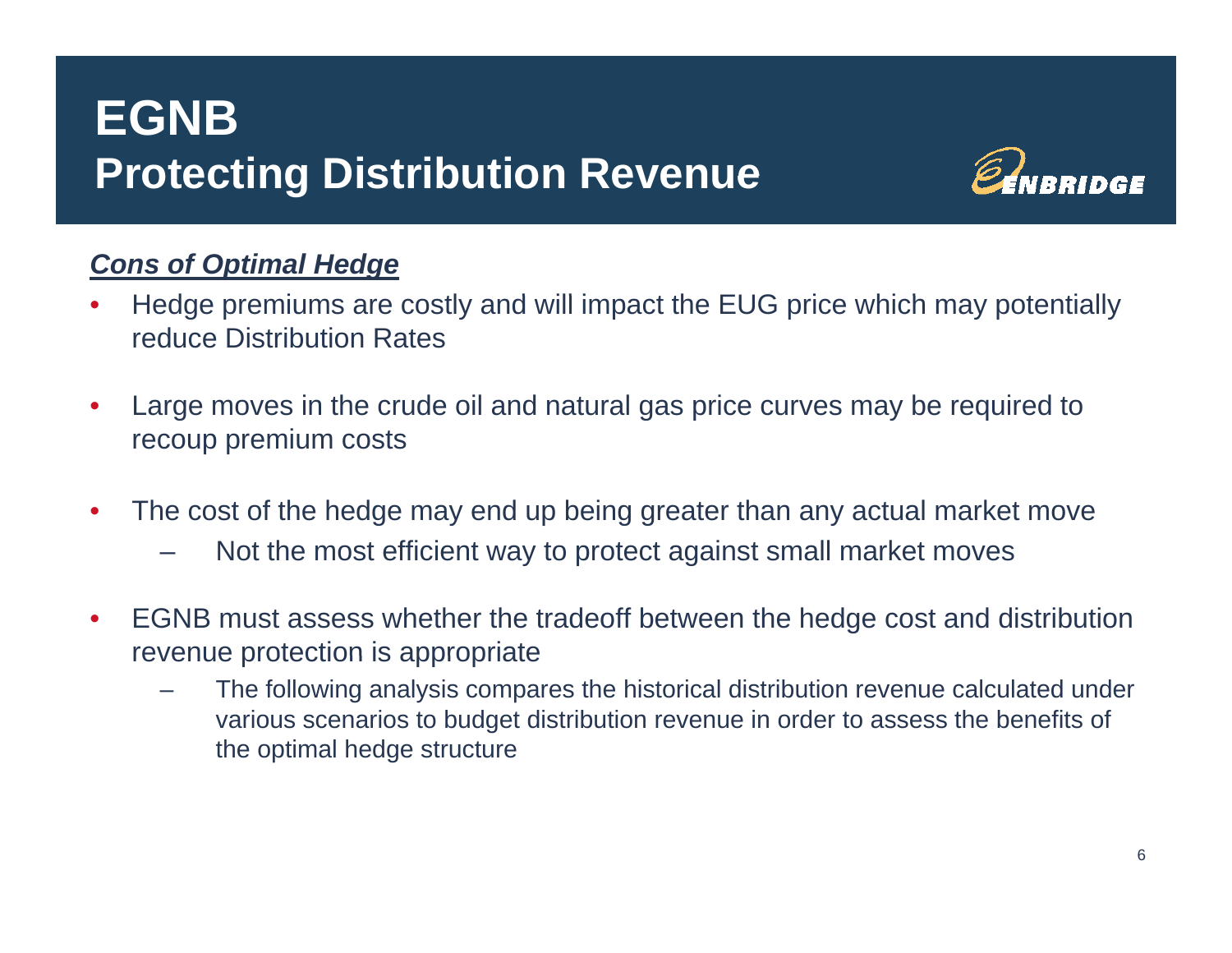

### **Distribution Revenue Analysis Outline**

- • 3 cases as outlined below:
	- 1. Budget distribution revenue vs. Realized distribution revenue
	- 2. Budget distribution revenue vs. Unhedged distribution revenue
	- 3. Budget distribution revenue vs. Hedged (1 yr) distribution revenue
		- •Each case was run for 2005 and 2006 separately
- • Hedge Structure
	- 75% of forecast natural gas demand hedged with <sup>a</sup> natural gas call option for upcoming year
		- •assuming 50/50 split between Tetco M3 and Transco Z6
	- Equivalent crude oil, adjusted for target savings, hedged for matching period with crude oil put option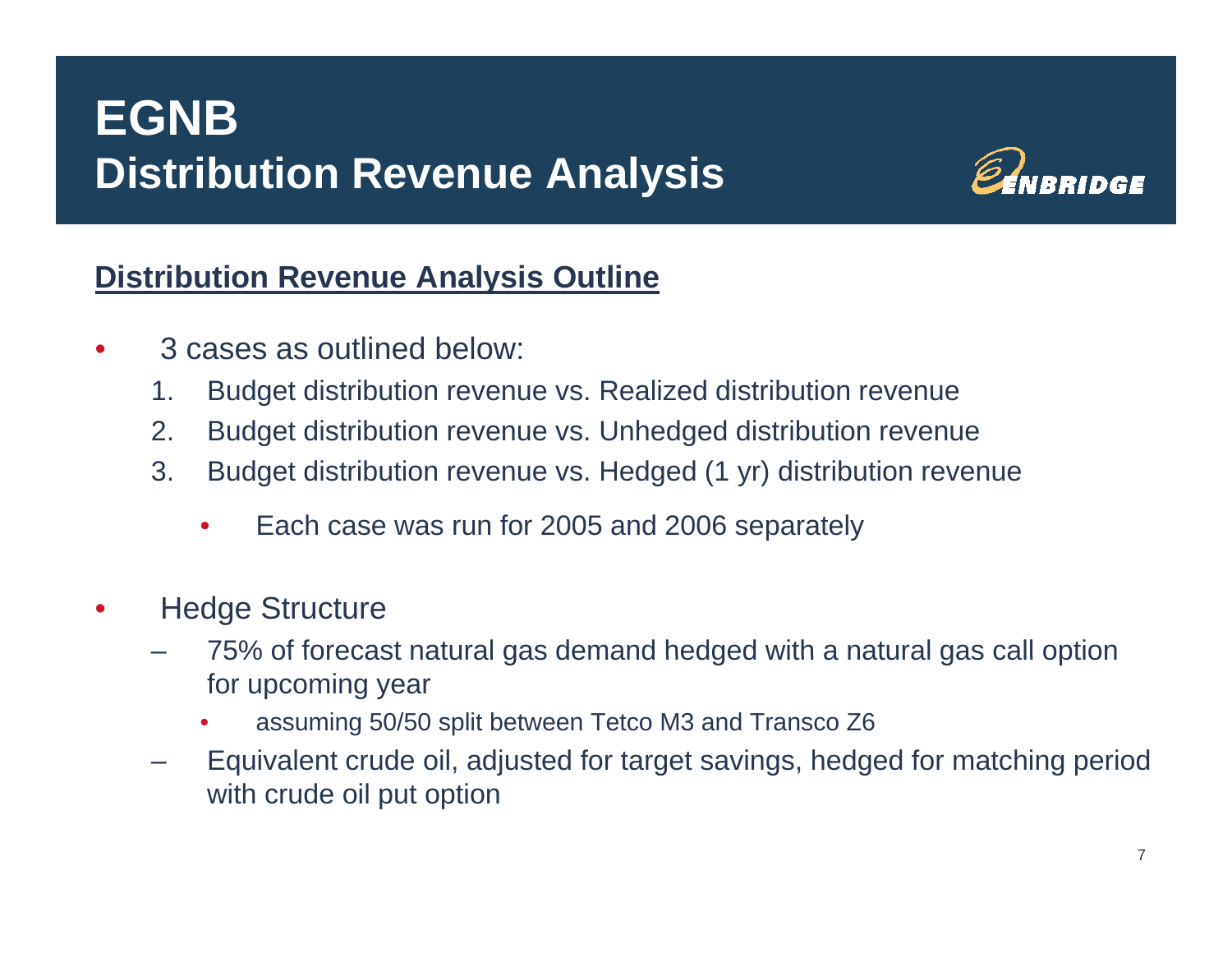

#### **1.Budget vs. Realized**

| Year | <b>Budget Demand</b><br>(GJ) | <b>Budget Distribution</b><br>Revenue (C\$) | <b>Maximum Distribution</b><br><b>Revenue (C\$)</b> | <b>Realized Distribution</b><br>Revenue (C\$)* |
|------|------------------------------|---------------------------------------------|-----------------------------------------------------|------------------------------------------------|
| 2005 | 1.33 MM GJ                   | \$10.1 MM                                   | \$10.1 MM                                           | \$7.0 MM                                       |
| 2006 | 1.36 MM GJ                   | \$12.0 MM                                   | \$18.6 MM                                           | \$12.3 MM                                      |

\* Realized distribution revenue accounts for existing hedges, volume variance from budget and EGNB business decisions

- The hurricanes in the second half of 2005 led to elevated natural gas prices •resulting in lost distribution revenue as rate riders were applied
- •Natural gas hedge losses in 2006 contributed to increases in the EUG price, therefore compressing the price spread and reducing distribution revenue below maximum revenue levels, but not below budget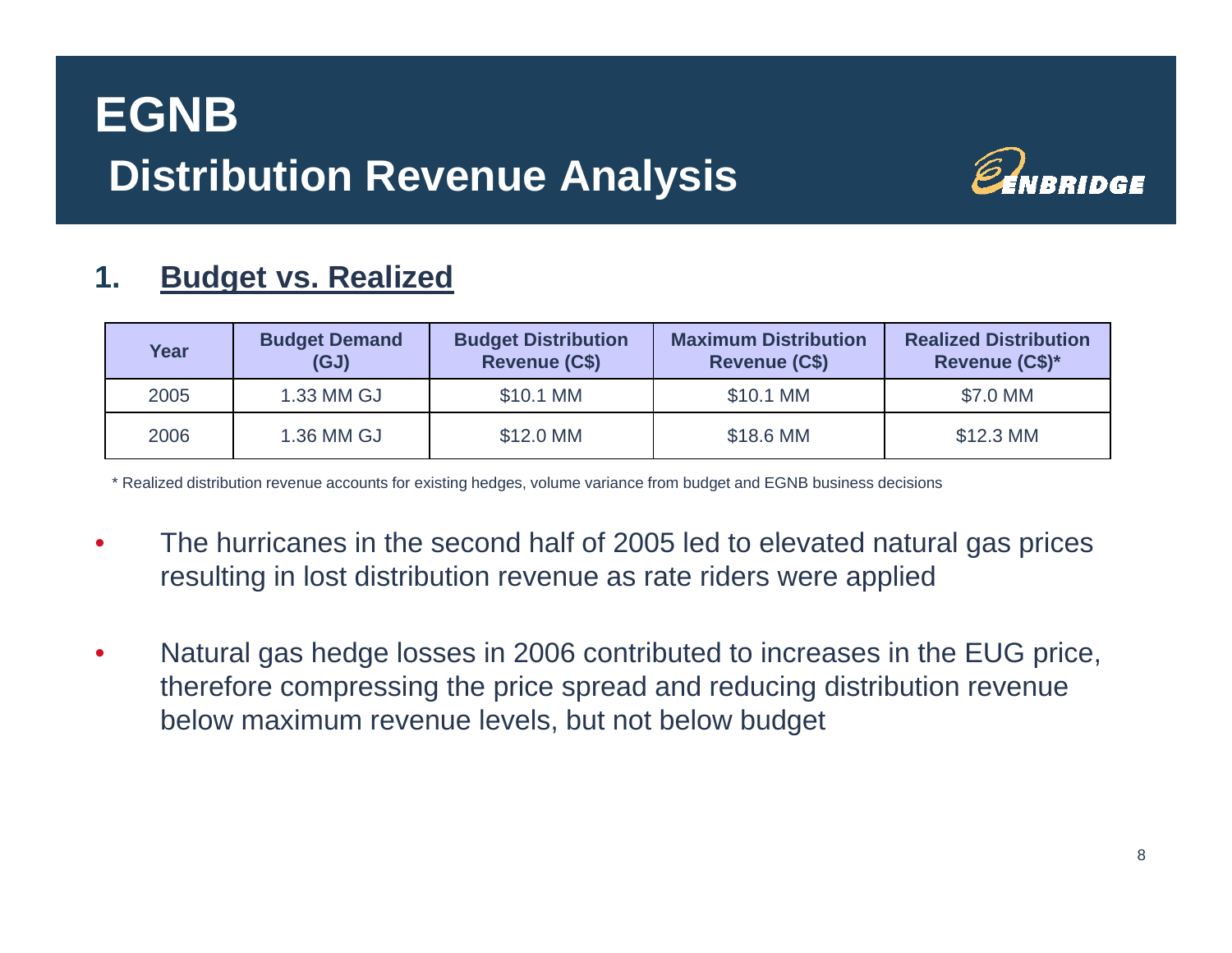

#### **2.Budget vs. Unhedged Distribution Revenue**

| Year | <b>Budget Distribution</b><br><b>Revenue (C\$)</b> | <b>Maximum Distribution</b><br>Revenue (C\$) | <b>Unhedged Distribution</b><br><b>Revenue (C\$)</b> |
|------|----------------------------------------------------|----------------------------------------------|------------------------------------------------------|
| 2005 | \$10.1 MM                                          | \$10.1 MM                                    | \$8.1 MM                                             |
| 2006 | \$12.0 MM                                          | \$18.6 MM                                    | \$16.6 MM                                            |

- • In 2005, the unhedged scenario would have resulted in a loss of \$2.0 MM to both budget and maximum distribution revenue levels
	- Natural gas prices increased significantly in the last quarter due to hurricanes. Elevated natural gas prices compressed the price spread, resulting in lower than expected distribution revenue
- • In 2006, the crude oil prices rose faster than natural gas prices, widening the price spread.
	- Distribution revenue would have been greater than budget levels, but less than maximum distribution revenue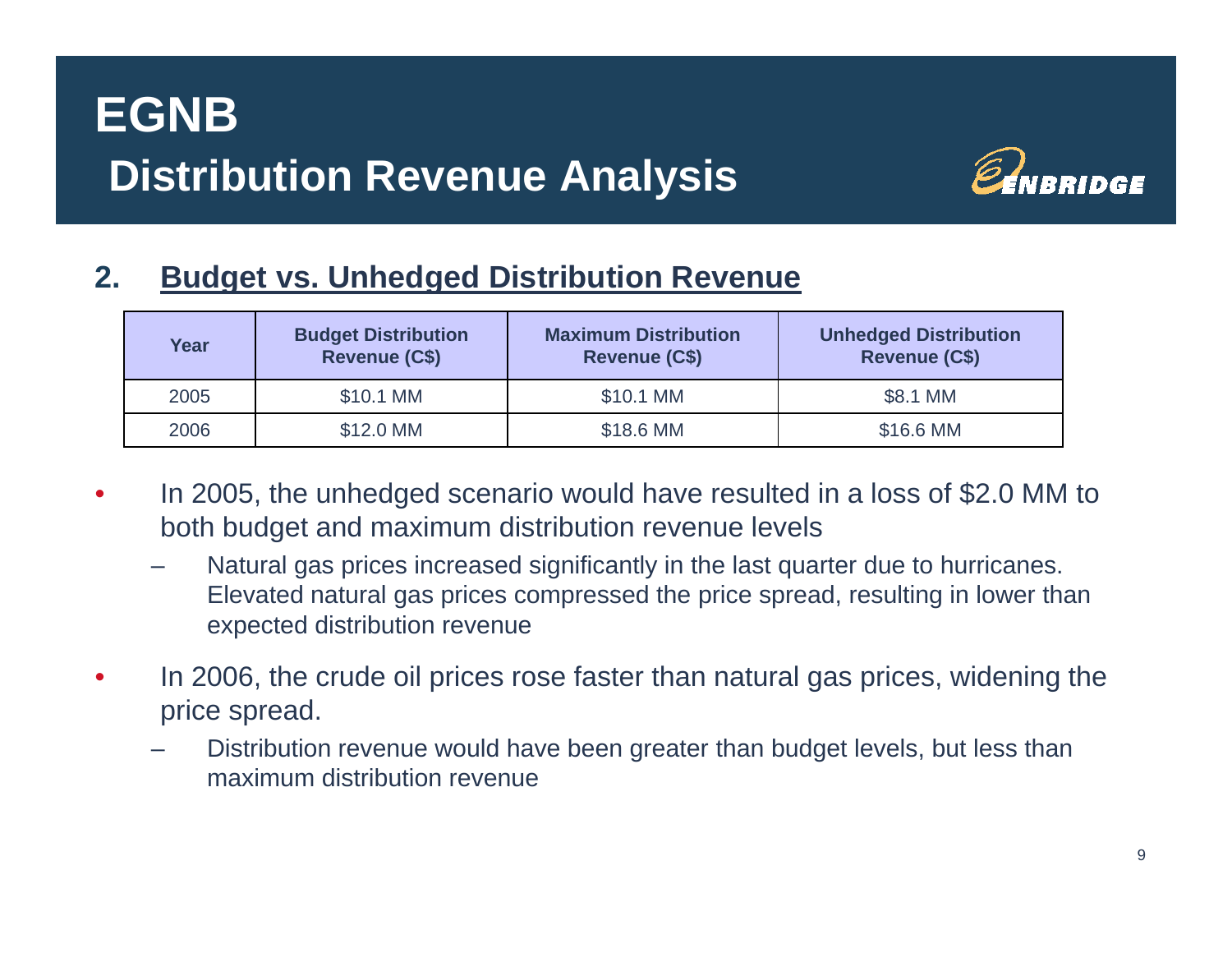

### **3. Budget vs. Hedged (1 yr) Distribution Revenue**

| <b>Year</b> | <b>Budget Distribution</b><br><b>Revenue (C\$)</b> | <b>Maximum Distribution</b><br><b>Revenue (C\$)</b> | <b>Hedged Distribution</b><br><b>Revenue (C\$)</b> | <b>Hedge Structure</b>                                                                                        |
|-------------|----------------------------------------------------|-----------------------------------------------------|----------------------------------------------------|---------------------------------------------------------------------------------------------------------------|
| 2005        | \$10.1 MM                                          | \$10.1 MM                                           | \$8.4 MM                                           | Maximum distribution rates hedged<br>Total Premium Cost = C\$ 2.3 MM<br>~22% of budget distribution revenues  |
| 2006        | \$12.0 MM                                          | \$18.6 MM                                           | \$16.3 MM                                          | Maximum distribution rates hedged<br>Total Premium Cost = C\$ 2.6 MM<br>~ 22% of budget distribution revenues |

- • In 2005, with hedges in place, the realized distribution revenue was less than both the budget and maximum revenue levels due to hedging costs
- • In 2006, as crude prices rose faster than natural gas prices, the price spread strengthened increasing the likelihood of maximum distribution rates throughout the year
	- The resulting distribution revenue was greater than budget, but roughly \$2.3 MM less than maximum distribution revenue due to the cost of the hedge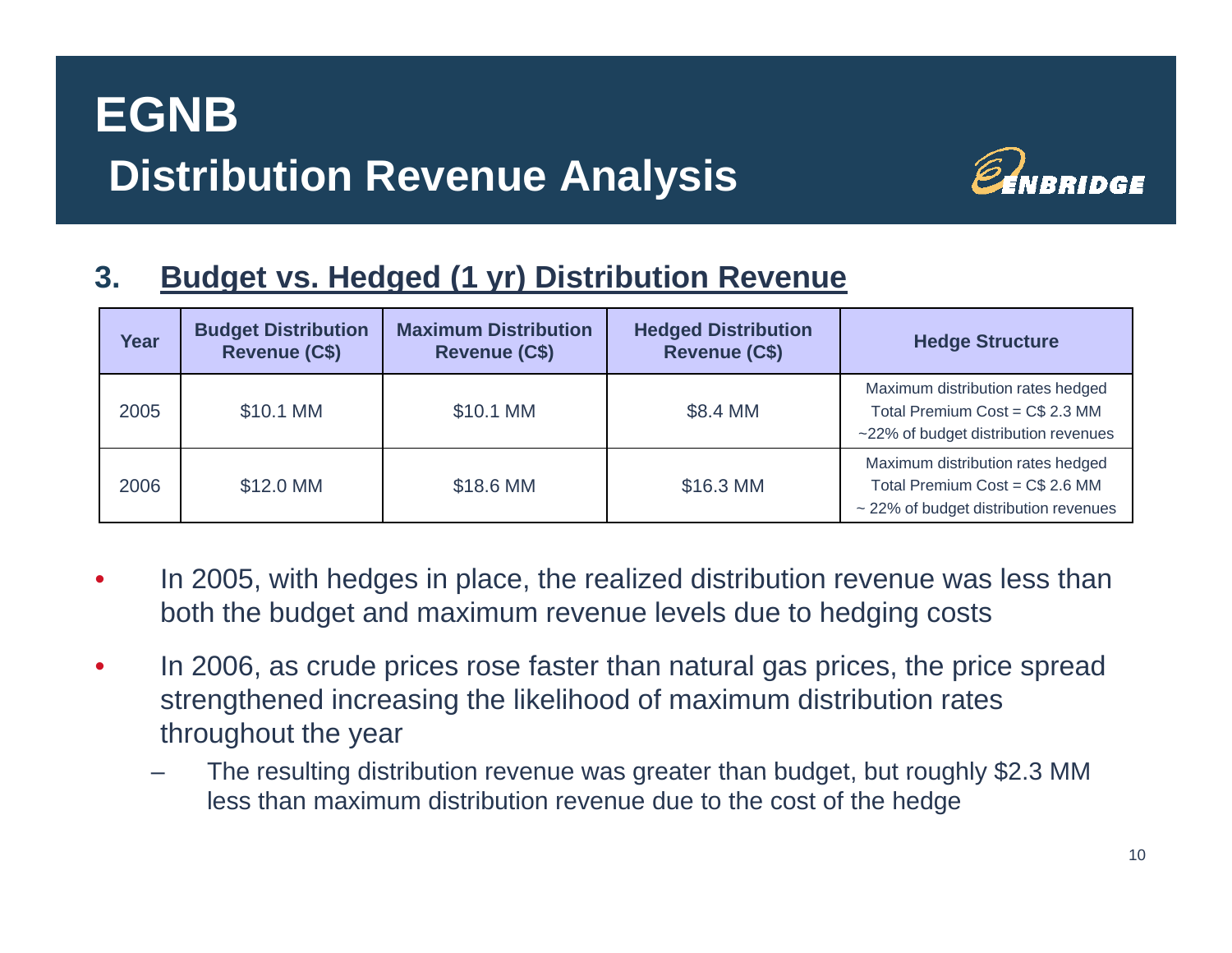

### **Distribution Revenue Analysis Summary**

| Year | <b>Budget</b><br><b>Distribution</b><br>Revenue (C\$) | <b>Maximum</b><br><b>Distribution</b><br><b>Revenue (C\$)</b> | <b>Realized</b><br><b>Distribution</b><br>Revenue (C\$)* | <b>Unhedged</b><br><b>Distribution</b><br><b>Revenue (C\$)</b> | <b>Hedged</b><br><b>Distribution</b><br><b>Revenue (C\$)</b> |
|------|-------------------------------------------------------|---------------------------------------------------------------|----------------------------------------------------------|----------------------------------------------------------------|--------------------------------------------------------------|
| 2005 | \$10.1 MM                                             | \$10.1 MM                                                     | \$7.0 MM                                                 | \$8.1 MM                                                       | \$8.4 MM                                                     |
| 2006 | \$12.0 MM                                             | \$18.6 MM                                                     | \$12.3 MM                                                | \$16.6 MM                                                      | \$16.3 MM                                                    |

\* Realized distribution revenue accounts for existing hedges, volume variance from budget and EGNB business decisions

- •• By remaining unhedged in both 2005 and 2006, EGNB would have increased its realized distribution revenue for each year respectively
- • If EGNB had hedged at maximum distribution rate levels, distribution revenue would have been greater than realized
- • Though maximum distribution rates were hedged for each year, maximum revenue could not be achieved as changes in the natural gas and crude prices were not significant enough to recover the option premiums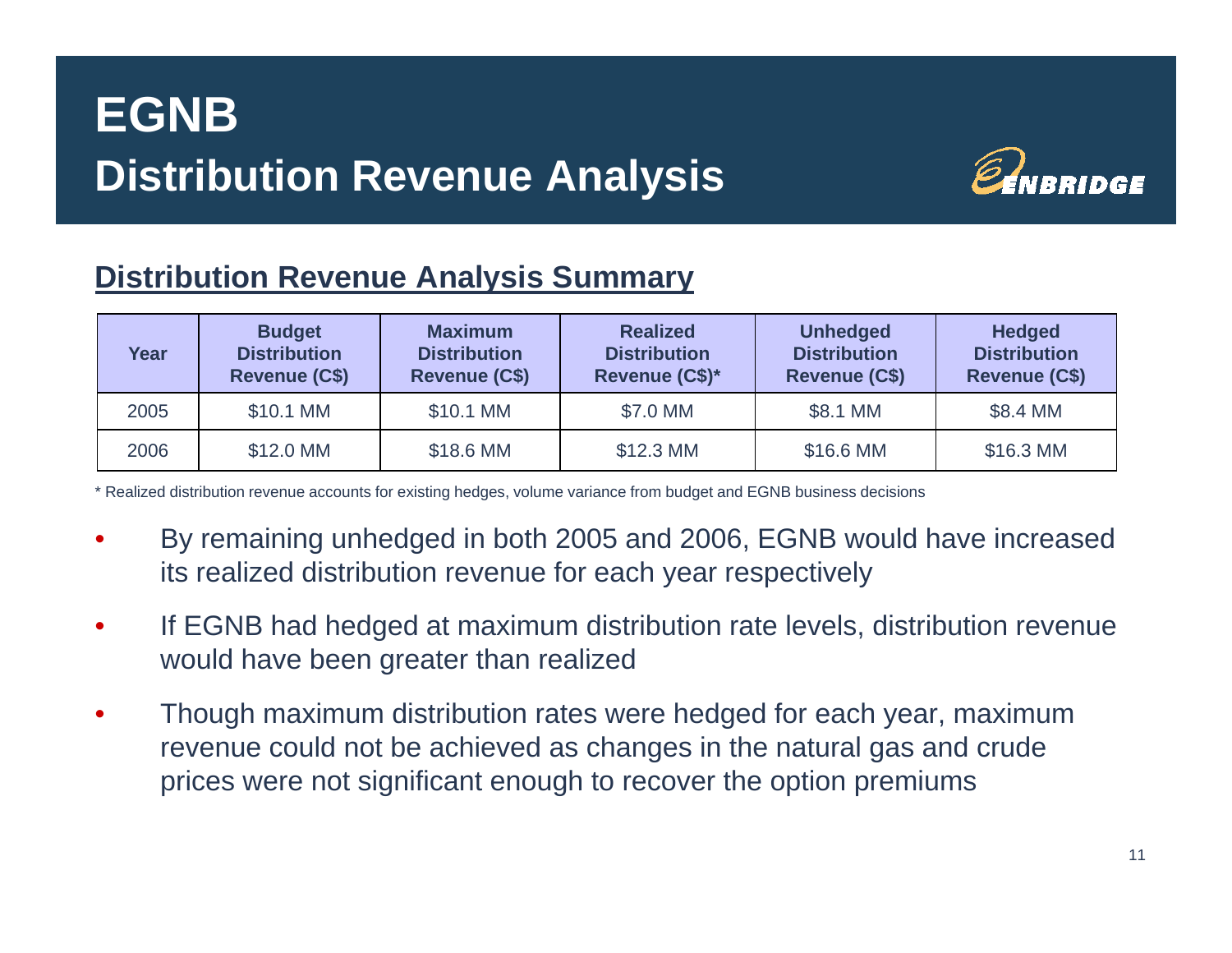

### **Distribution Revenue Analysis Conclusions**

- • The hedge structure performs as expected such that distribution revenue is protected from adverse movements in price spread
- • However, this protection comes at a cost which directly impacts realized distribution revenues
	- Hedge costs historically would have represented 20% of budgeted distribution revenue levels
- •Therefore, when assessing whether to hedge the distribution revenue, EGNB must estimate the tradeoff between cost versus protection
	- Assuming 2005 as a worst case scenario, the hedge structure provided a 10% uplift in revenue over realized distribution revenue, and only a 3% uplift over the unhedged scenario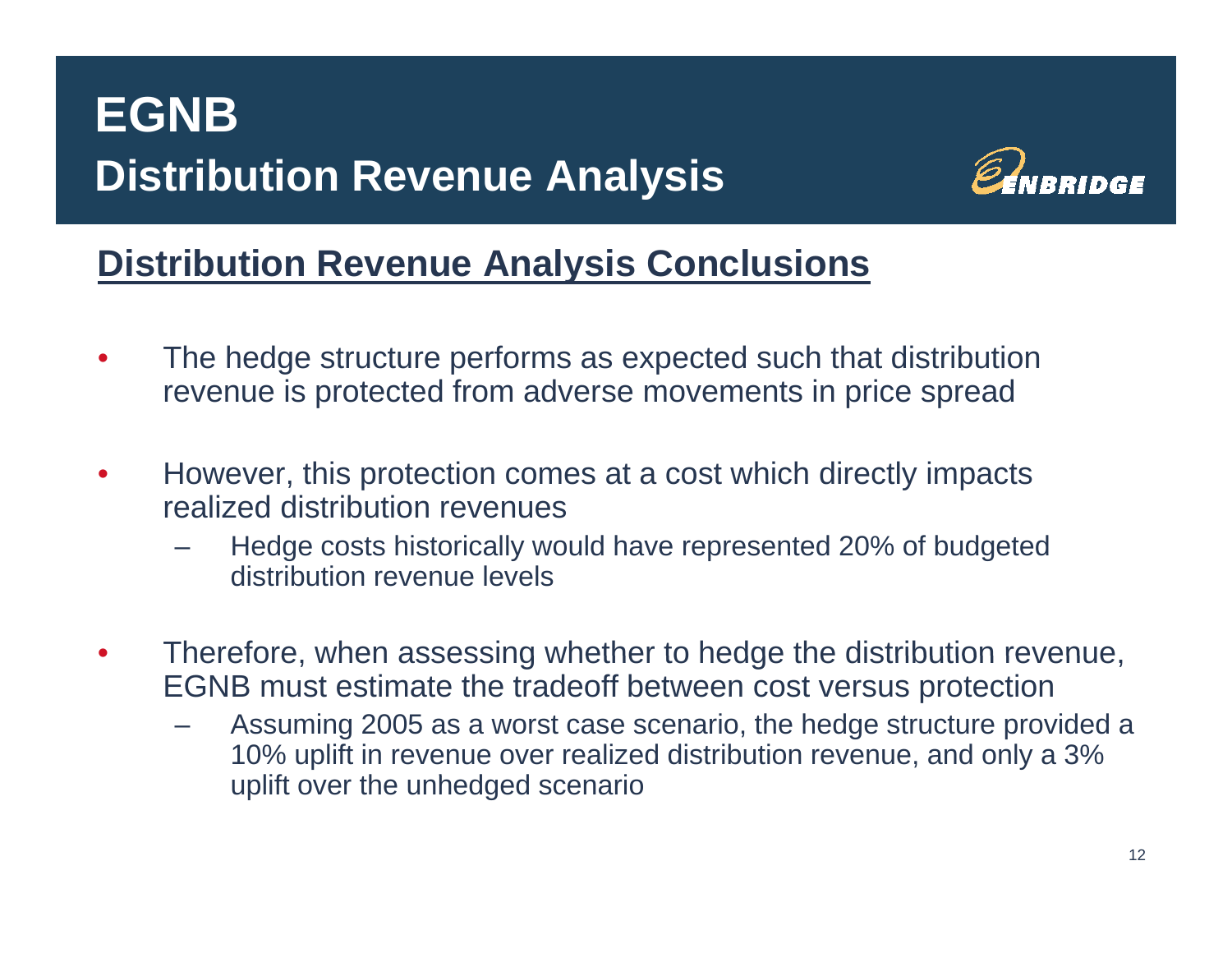

### **Distribution Revenue Analysis: Points of Concern**

- • True value of hedge structure is dependent on absolute market level moves, therefore impact can be variable
	- Significant loss of distribution revenue can be protected, however small losses in distribution revenue will still occur
- $\bullet$ The cost of the hedge may end up being greater than any actual market move
- • Crude oil hedges may not receive hedge accounting treatment
	- More research required
- • EGNB will need to justify to the Regulator the benefit of crude oil hedging for the natural gas end-user (EUG customers)
	- Hedge gains/losses must be allowed to be incorporated into the EUG price
- • Hedge program in practice would prove more complicated than example shown in presentation
	- Hedge Timing timing the market to hedge when maximum rates achieved
	- Hedge Period due to rolling 12 month average ideally need to hedge 2 years to protect 1 year of distribution revenue